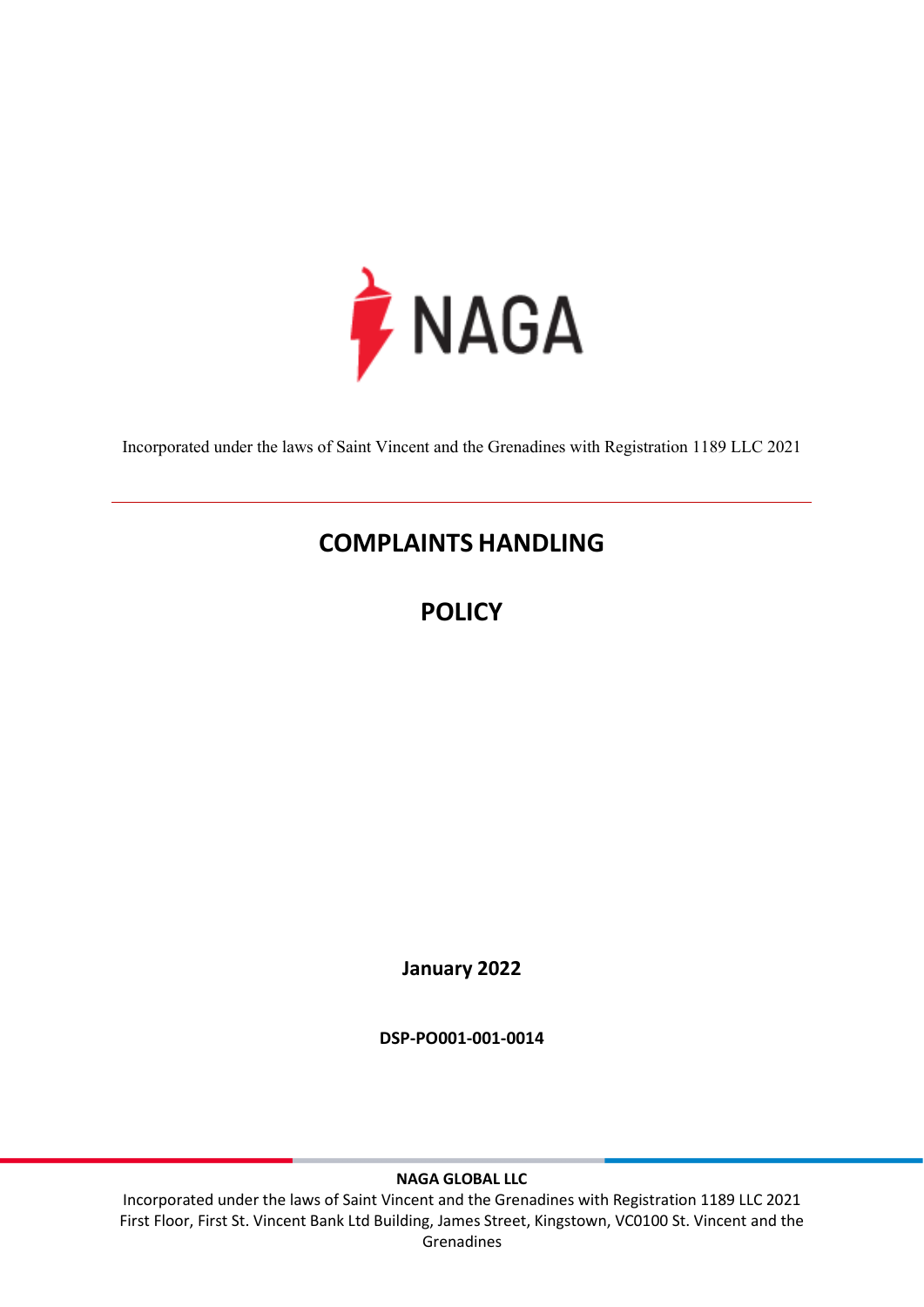

## **CONTENTS**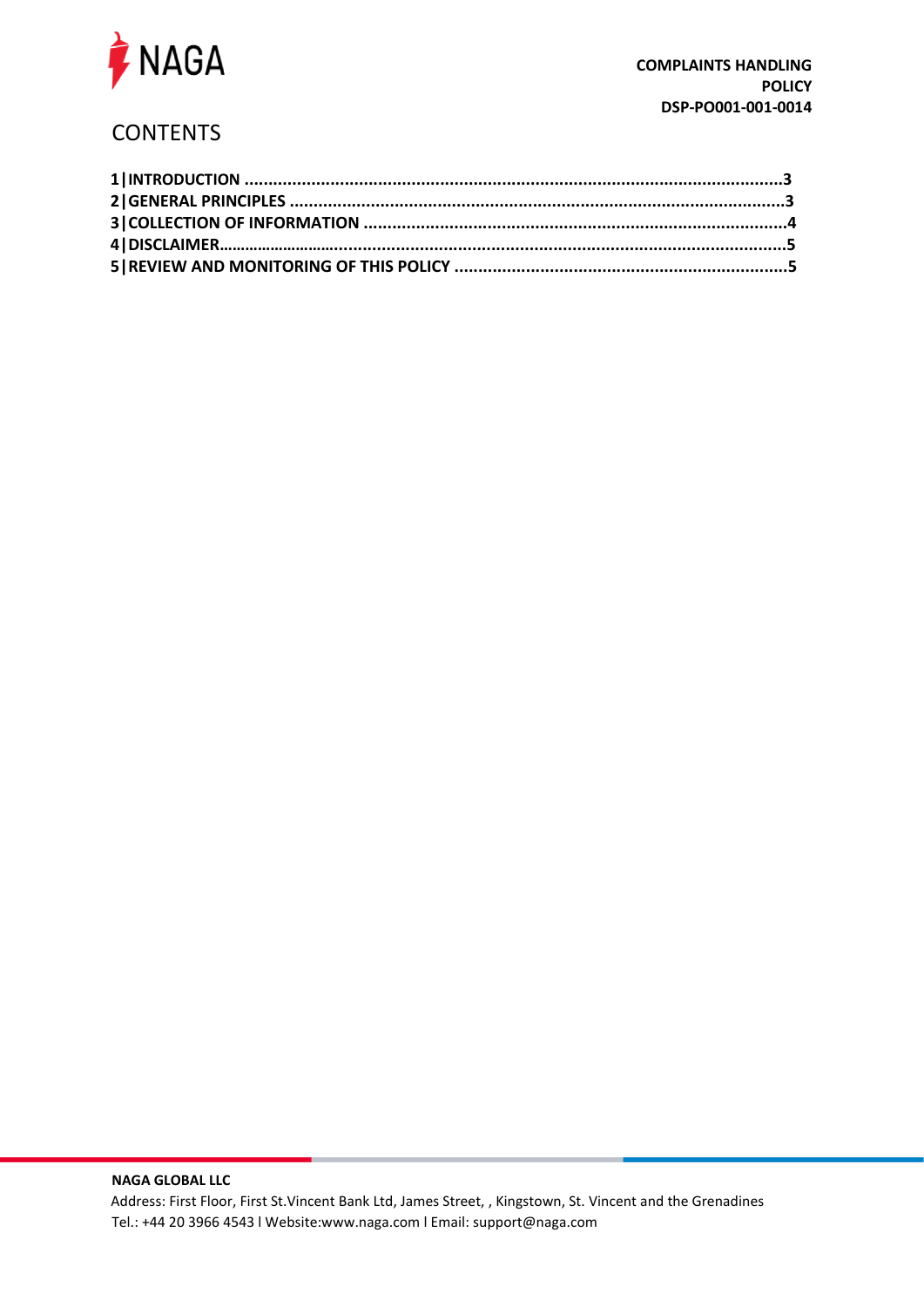

#### **1. INTRODUCTION**

This Complaints Handling Policy (hereafter referred to as the "**Policy**") defines the principles that apply to NAGA Global LLC (hereafter referred to as the "**NAGA**" and/or the "**Company**"), a company incorporated under the laws of Saint Vincent and the Grenadines with registration number 1189 LLC 2021. The Company is an International Business Company under the International Business Companies (Amendment and Consolidation) Act, Chapter 149 of the Revised Laws of Saint Vincent and Grenadines, 2009 (herein the "Law").

The purpose of this Policy is to define the arrangements employed by NAGA for the reasonable and prompt handling of complaints. The Company will act in accordance with the best interests of its clients and will ensure it has appropriate systems and controls in place so that its clients, including potential clients, have access to adequate complaints handling and redress mechanisms that are accessible, independent, fair, accountable, timely and efficient. For the purposes of this Policy, Complaint shall mean an expression of dissatisfaction by a client regarding the provision of investment and/ or ancillary services provided to him/her by the Company.

The Company has appointed a Dispute Resolution Officer to efficiently handle any complaints from the clients. This is to allow the Company to resolve and apply mandatory measures to avoid any recurring issues.

### **2. GENERAL PRINCIPLES**

This Policy shall follow the undernoted principles:

- $\bigstar$  fair treatment of clients;
- $\triangleq$  complaints raised by clients are dealt with courtesy and on time;
- clients are fully informed of avenues to escalate their complaints and their rights to alternate remedy if they are not fully satisfied with NAGA's response to their complaints;
- $\bigstar$  the Company will treat all complaints efficiently and fairly as they can damage NAGA's reputation and business if handled otherwise;
- the Company's employees must work in good faith and without prejudice to the interests of the clients.
- the Company's official language is the English language, and its employees will put their best abilities to assist with a complaint raised by the clients in English language or where it is deemed appropriate, for the clients' convenience, the Company may communicate with clients in other languages.

Considering the above, the Company shall:

- $\triangleq$  establish and maintain a complaints handling procedure for clients or potential clients, which shall provide clear, accurate and up-to-date information about the complaints-handling process;
- $\div$  publish the details of the process to be followed when handling a complaint, including information about the complaints management procedure and the contact details of the complaints management function, to be provided to clients or potential clients, on request, or when acknowledging a complaint;
- establish a complaints management function within its Compliance Department of the Company which enables complaints to be investigated, analysed and resolved;
- $\triangleq$  communicate to clients in plain language that is clearly understood and provide a response to the compliant without any unnecessary delay;

#### **NAGA GLOBAL LLC**

Address: First Floor, First St.Vincent Bank Ltd, James Street, , Kingstown, St. Vincent and the Grenadines Tel.: +44 20 3966 4543 l Website:www.naga.com l Email: support@naga.com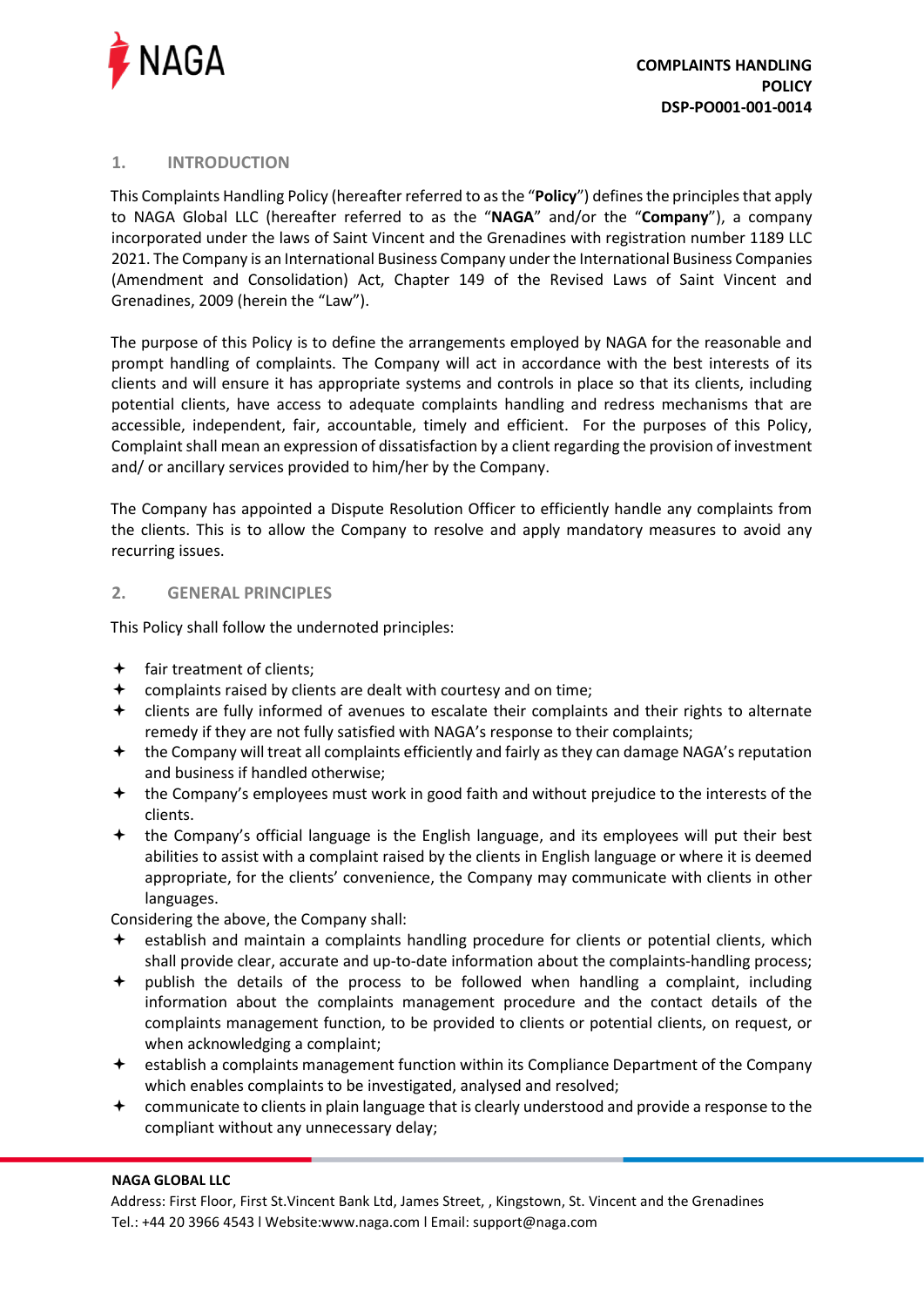

- $\div$  explain to the client or a potential client, NAGA's position on the complaint and set out the client's or potential client's options, where relevant, that they may be able to take civil action;
- ensure its complaints management function shall analyse complaints and complaint-handling data to ensure that they identify and address any risks or issues.

#### **3. COLLECTION OF INFORMATION**

In order to file a complaint, a client shall submit the complaint through his/her client portal or send it through an email t[o complaints@naga-global.com.](mailto:complaints@naga-global.com)

The following information should be provided to and recorded by the Disputes Resolution Officer, whenever possible, so as to make sure that the complaint is expedited in the most efficient and fair way for the best interest of the client:

- a) Full name of the client;
- b) Account Number;
- c) Date when the issue and/or problem first took place;
- d) Short summary of the complaint;
- e) Disputed amount and currency; and
- f) Provide any other document or otherwise relevant to the complaint.

Only duly completed and submitted complaints accompanied by adequate supporting evidence (as necessary) will be recorded as a Complaint by the Company and will be handled as such.

Where a complaint made by the client through a legal representative (e.g., an attorney, public legal counsellor) the Complaint Form and the required documentation shall be accompanied by a duly executed written authorization of the legal representative to represent or act on the behalf of the client.

When the Disputes Resolution Officer receives the client's complaint then a written acknowledgement will be sent to the client within seven (7) business days.

The Company will aim to provide a final response to your complaint within thirty (30) business days, however in case we are still not in a position to resolve the issue then the Disputes Resolution Officer will notify you in writing stating the reasons for the delay and indicate an estimated time to resolve the issue.

In any case, a final response should be provided to the client within sixty (60) business days the latest from the date he submitted his complaint.

During the investigation, the Company will update you regarding the handling process of your complaint, and one of the Company's employees may contact you directly to obtain further clarifications and information relating to your complaint, if needed. In such circumstances, the Company will require your full cooperation for the investigation and possible resolution of your complaint.

If upon the submission of a complaint, you fail or omit to establish further communication with the officers of the Company and/or remain unresponsive to the Company's attempts to contact you for a period of ninety (90) days, then the Company will provide you with a written notice to remind you that your communication with the Company is required. In case you fail or omit to respond to the

#### **NAGA GLOBAL LLC**

Address: First Floor, First St.Vincent Bank Ltd, James Street, , Kingstown, St. Vincent and the Grenadines Tel.: +44 20 3966 4543 l Website:www.naga.com l Email: support@naga.com